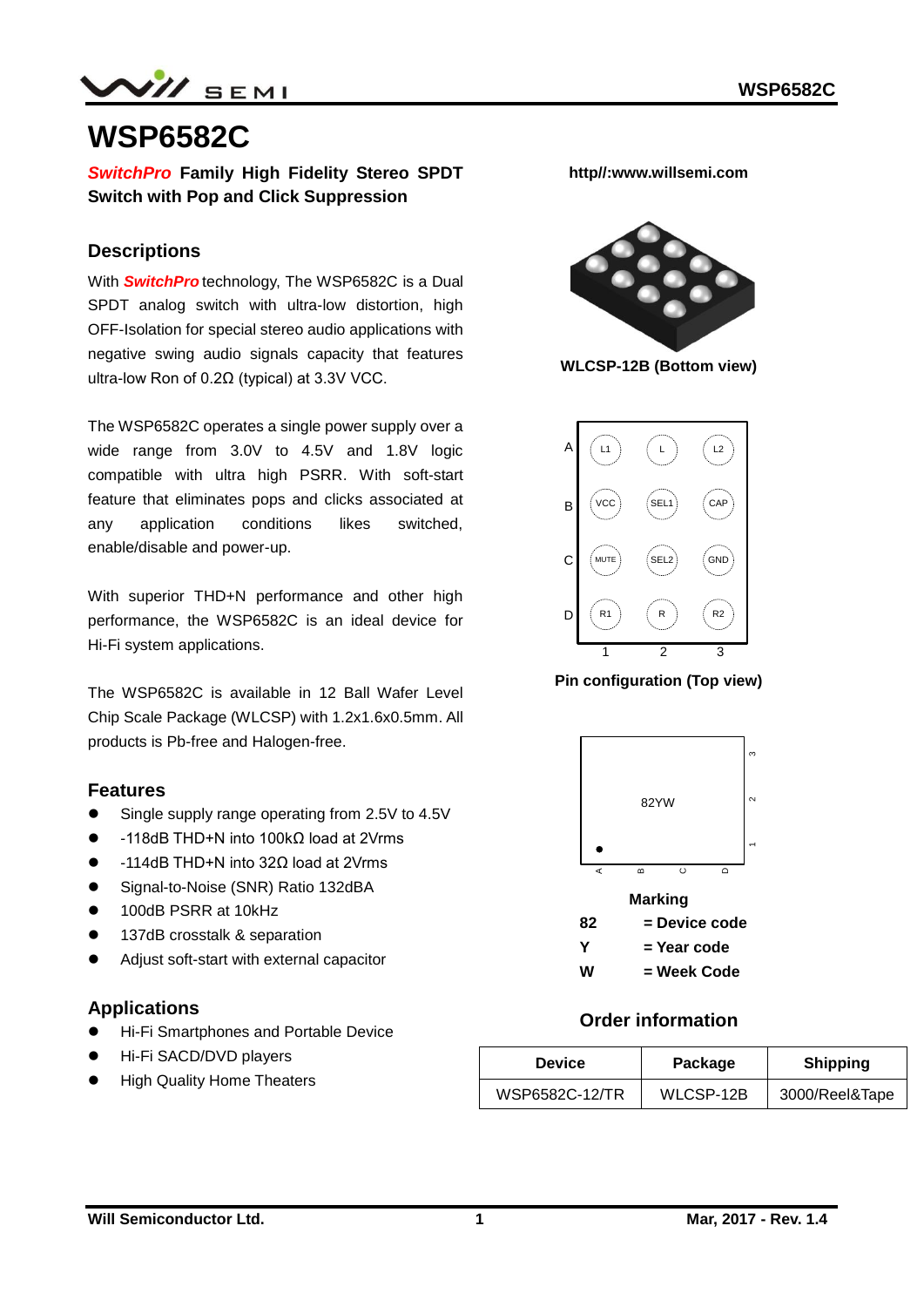

## **Pin descriptions**

| <b>Pin Number</b> | Symbol           | <b>Descriptions</b>                                            |
|-------------------|------------------|----------------------------------------------------------------|
| A1                | L1               | Left normally closed pin                                       |
| A2                |                  | Left common pin                                                |
| A3                | L <sub>2</sub>   | Left normally open pin                                         |
| <b>B1</b>         | <b>VCC</b>       | Power supply                                                   |
| <b>B2</b>         | SEL <sub>1</sub> | Select control pin for Left                                    |
| B <sub>3</sub>    | CAP.             | Soft-start rising time control with external ceramic capacitor |
| C <sub>1</sub>    | <b>MUTE</b>      | Signal mute control pin                                        |
| C <sub>2</sub>    | SEL <sub>2</sub> | Select control pin for Right                                   |
| C <sub>3</sub>    | <b>GND</b>       | Ground                                                         |
| D1                | R <sub>1</sub>   | Right normally closed pin                                      |
| D <sub>2</sub>    | R                | Right common pin                                               |
| D <sub>3</sub>    | R <sub>2</sub>   | Right normally open pin                                        |

## **Block Diagram**





## **Function Table**

| <b>MUTE</b> | SEL <sub>1</sub> | SEL <sub>2</sub> | L1         | L <sub>2</sub> | R <sub>1</sub> | R <sub>2</sub> |
|-------------|------------------|------------------|------------|----------------|----------------|----------------|
| 0           | 0                | 0                | <b>ON</b>  | <b>OFF</b>     | <b>ON</b>      | <b>OFF</b>     |
| 0           | 0                |                  | ON         | <b>OFF</b>     | <b>OFF</b>     | ON             |
| 0           |                  | 0                | <b>OFF</b> | <b>ON</b>      | <b>ON</b>      | <b>OFF</b>     |
| 0           |                  |                  | <b>OFF</b> | <b>ON</b>      | <b>OFF</b>     | ON             |
|             | X                | X                | <b>OFF</b> | <b>OFF</b>     | <b>OFF</b>     | <b>OFF</b>     |

#### **Note: X=0 or 1, don't care**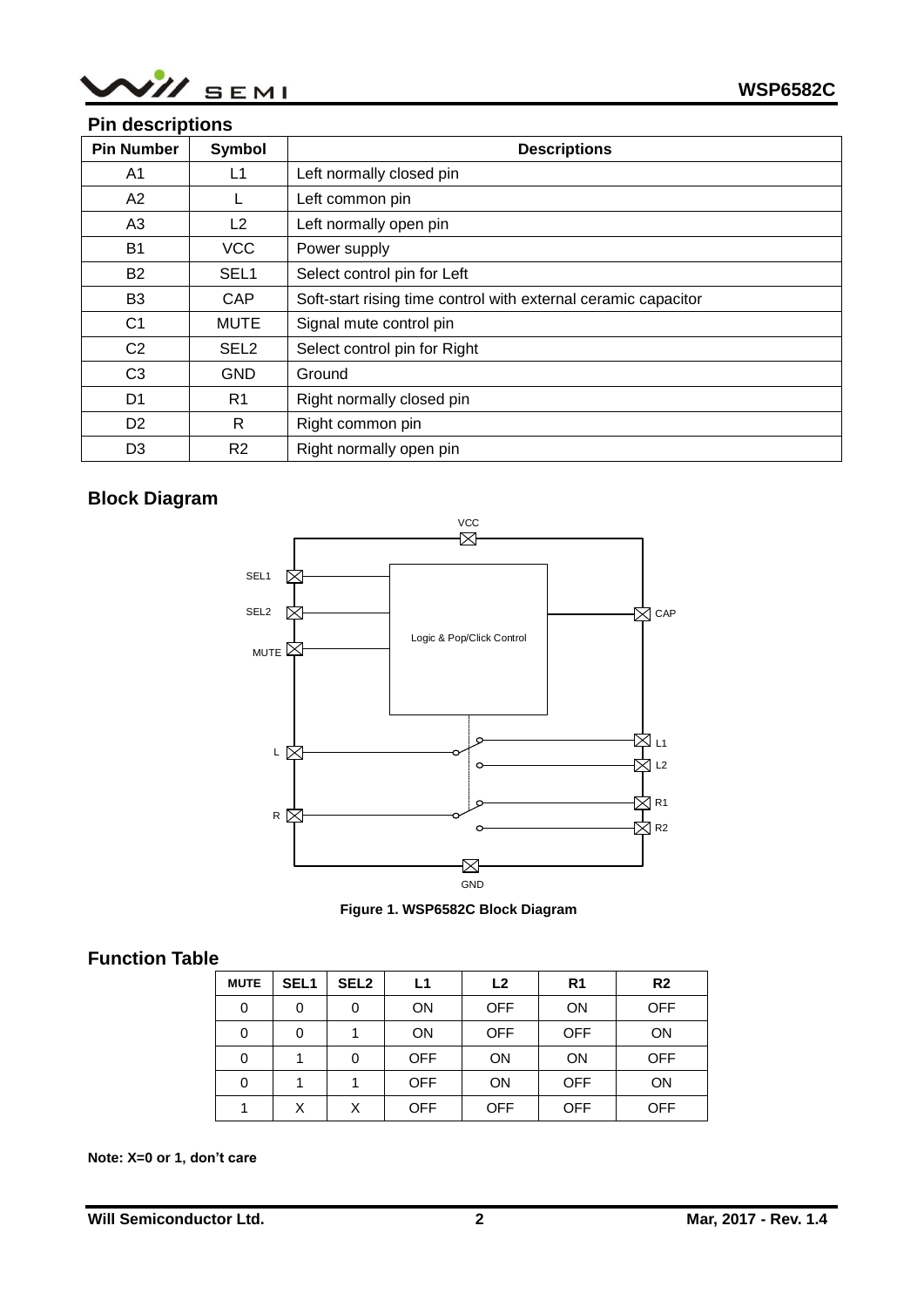/// SEMI

# **Typical Applications**



**Figure 2. Hi-Fi Phone Application Block Diagram**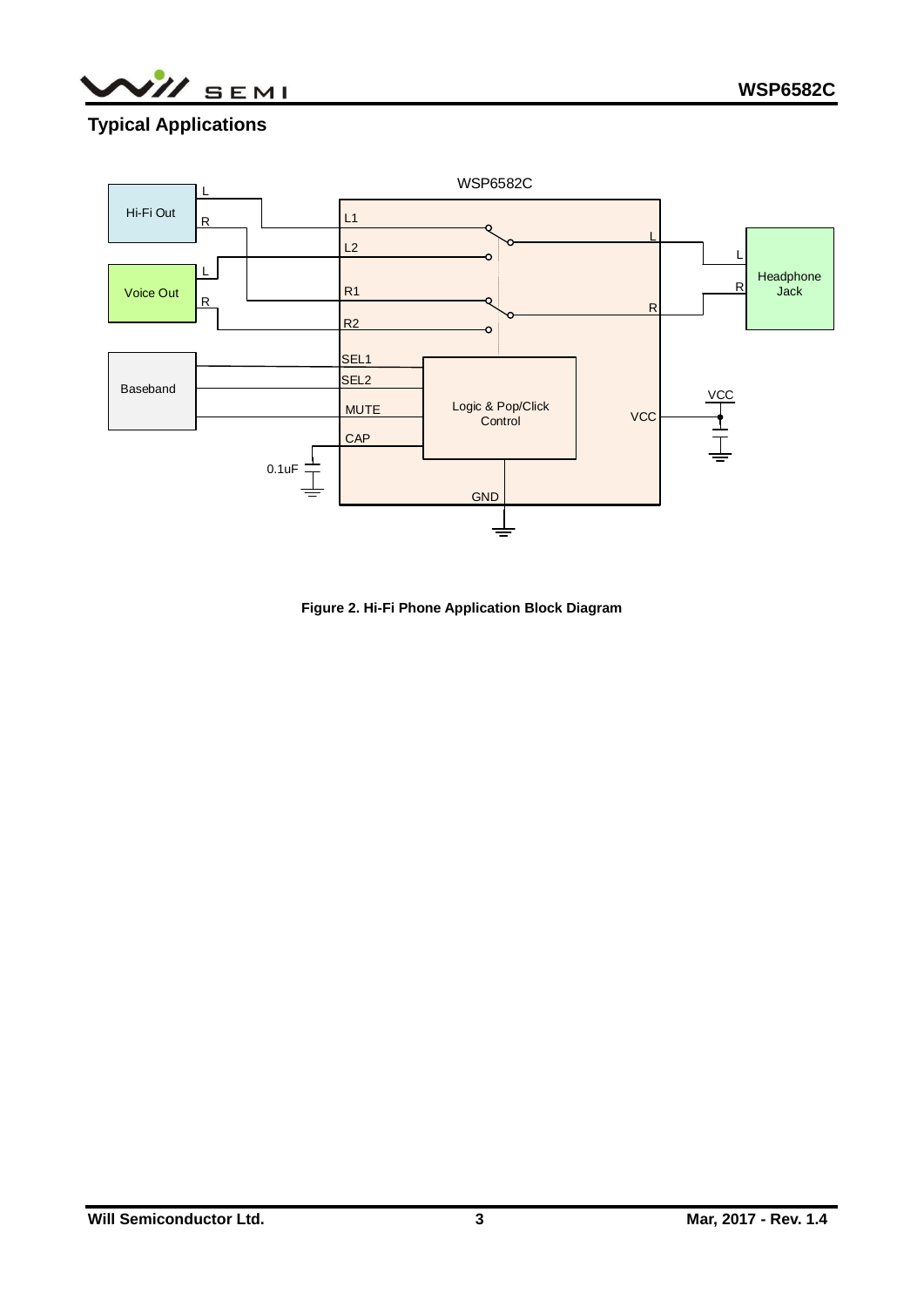

# **Absolute Maximum Ratings (1)**

| <b>Parameter</b>                                   | <b>Symbol</b>          | Value          | <b>Unit</b>  |
|----------------------------------------------------|------------------------|----------------|--------------|
| <b>Supply Voltage</b>                              | $V_{\rm CC}$           | $-0.3 - 5.5$   | V            |
| Digital Control Input Voltage                      | $V_{\text{IN}}$        | $-0.3 - 5.5$   | V            |
| Analog Input/Output Voltage (L1, L2, R1, R2, L, R) | $V_{\text{IS}}$        | $-4.0 - 4.0$   | V            |
| Switch Continuous Current (L1, L2, R1, R2, L, R)   | $I_{IO}$               | ±300           | mA           |
| Switch Peak Current (L1, L2, R1, R2, L, R)         |                        |                |              |
| (pulsed at 1ms, 10% duty cycle, Max)               | ±500<br>$I_{IO}$ PK    |                | mA           |
| Power Dissipation in Still Air                     | $P_D$                  | 250            | mW           |
| Storage Temperature Range                          | $T_{\mathtt{STG}}$     | $-55 \sim 150$ | $^{\circ}C$  |
| Junction Temperature                               | $T_{J}$                | 150            | $^{\circ}C$  |
| Lead Temperature (Soldering, 10 seconds)           | $T_{\rm L}$            | 260            | $^{\circ}$ C |
| <b>Thermal Resistance</b>                          | $R_{\theta$ JA         | 80             | °C/W         |
|                                                    | I/O to VCC, I/O to GND | ±6000          | $\vee$       |
| ESD protection (HBM)                               | $I/O$ to $I/O$         | ±4000          | V            |

# **Recommend operating ratings (2)**

| <b>Parameter</b>                                   | <b>Symbol</b> | <b>Value</b>          | Unit |
|----------------------------------------------------|---------------|-----------------------|------|
| Supply Voltage                                     | $\rm V_{CC}$  | $2.5 - 4.5$           |      |
| Digital Control Input Voltage                      | $V_{IN}$      | $0.0 - V_{\text{CC}}$ |      |
| Analog Input/Output Voltage (L1, L2, R1, R2, L, R) | Vıs           | $-3.3 - V_{CC}$       |      |
| <b>Operating Temperature</b>                       |               | $-40 - 85$            |      |

#### **Note:**

- 1. "Absolute Maximum Ratings" may cause permanent damage to the device. This is a stress only rating and operation of the device at these or any other conditions beyond those indicated in the operational sections of this specification is not implied.
- 2. The input and output negative voltage ratings may be exceeded if the input and output diode current ratings are observed.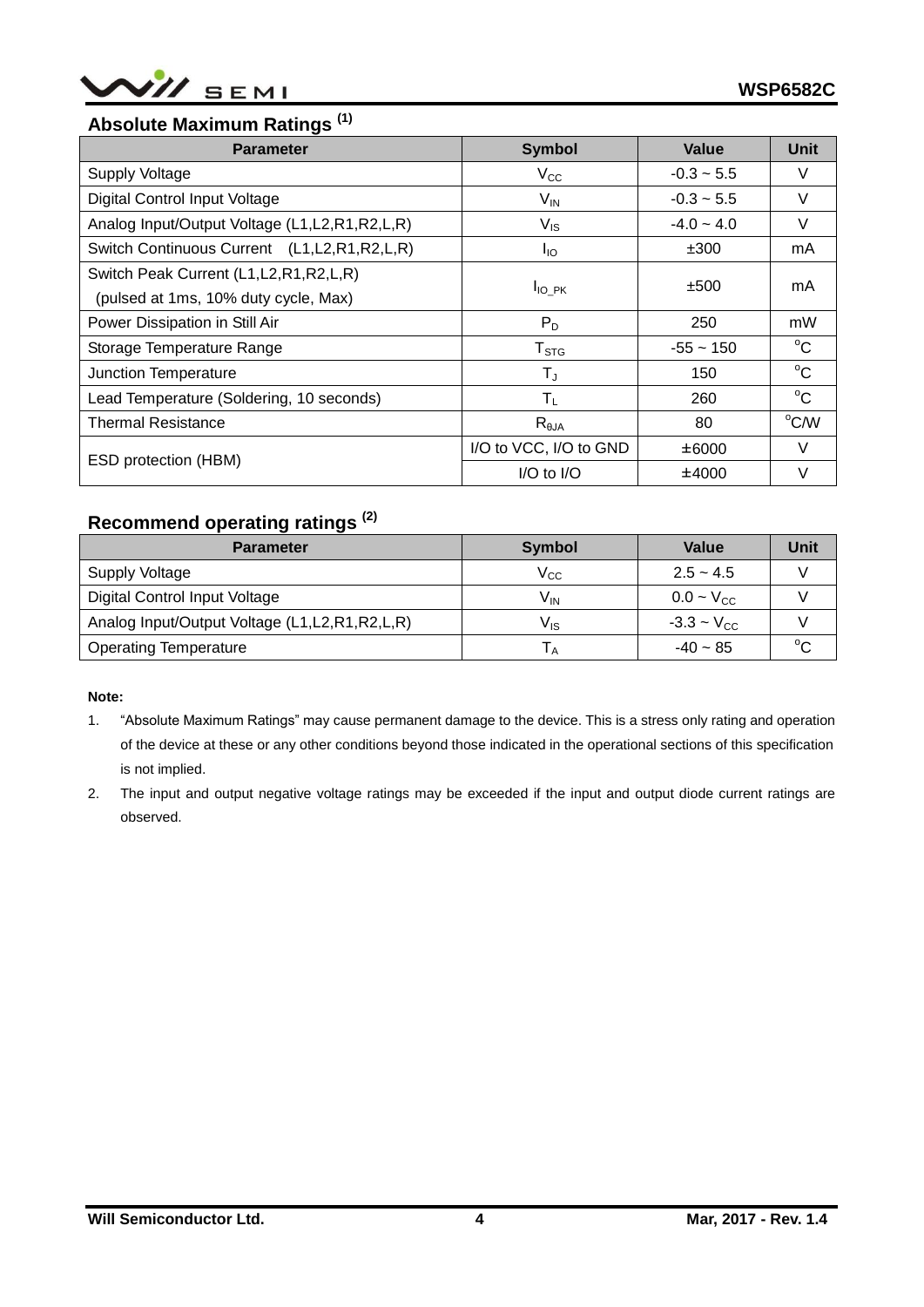

## **DC Electronics Characteristics**

**(Ta=25<sup>o</sup>C, VCC=3.6V, VIS=2Vrms, RL=32Ω, f=1kHz, CAP=0.1uF, unless otherwise noted)**

| <b>Parameter</b>                                | <b>Symbol</b>            | <b>Conditions</b>                                       | Min. | Typ.                                                                                                            | Max. | <b>Unit</b> |
|-------------------------------------------------|--------------------------|---------------------------------------------------------|------|-----------------------------------------------------------------------------------------------------------------|------|-------------|
| <b>Analog Switch Characteristics</b>            |                          |                                                         |      |                                                                                                                 |      |             |
| Analog Signal Range                             | $V_{\text{IS}}$          | $VCC: 3.3 - 4.2$                                        |      | 2.5                                                                                                             |      | <b>Vrms</b> |
|                                                 |                          | $V_{IS} = -3.3V - +3.3V$                                |      |                                                                                                                 |      |             |
| On-Resistance                                   | $R_{ON}$                 | $I_{\text{OUT}} = 100 \text{mA}$                        |      |                                                                                                                 |      | Ω           |
| R <sub>ON</sub> Matching                        |                          | $V_{IS} = -3.3V - +3.3V$                                |      |                                                                                                                 |      | Ω           |
| <b>Between Channels</b>                         | $\Delta$ R <sub>ON</sub> | $I_{\text{OUT}} = 100 \text{mA}$                        |      |                                                                                                                 |      |             |
|                                                 |                          | $V_{IS} = -3.3V - +3.3V$                                |      |                                                                                                                 |      | Ω           |
| $R_{ON}$ Flatness                               | $R_{\text{FLAT(ON)}}$    | $I_{OUT} = 100mA$                                       |      | 0.2<br>0.0015<br>0.0015<br>$-118$<br>$-114$<br>$-104$<br>$-122$<br>$-103$<br>132<br>±0.003<br>127<br>137<br>100 |      |             |
| <b>Dynamic Characteristics</b>                  |                          |                                                         |      |                                                                                                                 |      |             |
| <b>Total Harmonic Distortion</b>                | THD+N                    | f=10Hz to 22KHz                                         |      |                                                                                                                 |      | dB          |
|                                                 |                          | $V_{\text{IS}} = 2V$ rms @R <sub>L</sub> =100k $\Omega$ |      |                                                                                                                 |      |             |
| <b>Total Harmonic Distortion</b>                | THD+N                    | f=10Hz to 22KHz                                         |      |                                                                                                                 |      | dB          |
|                                                 |                          | $V_{\text{IS}} = 2V$ rms @R <sub>L</sub> =32 $\Omega$   |      |                                                                                                                 |      |             |
|                                                 |                          | f=10Hz to 500kHz                                        |      |                                                                                                                 |      |             |
| <b>Total Harmonic Distortion</b>                | THD+N                    | $V_{IS} = 1.55V$ rms                                    |      |                                                                                                                 |      | dB          |
|                                                 |                          | $@RL=100k\Omega$                                        |      | 50<br>50                                                                                                        |      |             |
|                                                 |                          | Mode=CCIF 19k+20k                                       |      |                                                                                                                 |      |             |
| <b>Intermodulation Distortion</b>               | <b>IMD</b>               | Ratio=1                                                 |      |                                                                                                                 |      | dB          |
|                                                 |                          | $V_{IS} = 500$ m $V$ rms                                |      |                                                                                                                 |      |             |
|                                                 |                          | $@R_{L}=100k\Omega$                                     |      |                                                                                                                 |      |             |
| Dynamic/Transient                               |                          | Mode=DIM100                                             |      |                                                                                                                 |      |             |
| <b>IMD</b><br><b>Intermodulation Distortion</b> |                          | VIS=1Vrms                                               |      |                                                                                                                 |      | dB          |
|                                                 |                          | @ RL=100k $\Omega$                                      |      |                                                                                                                 |      |             |
|                                                 |                          | $f=10Hz$ to 22KHz,                                      |      |                                                                                                                 |      |             |
| Signal-to-Noise Ratio                           | <b>SNR</b>               | Inputs grounded                                         |      |                                                                                                                 |      | dBA         |
|                                                 |                          | $R_L = 32\Omega$ or 100k $\Omega$                       |      |                                                                                                                 |      |             |
| Stereo Channel Imbalance                        | <b>IMB</b>               | f=10Hz to 22KHz,                                        |      |                                                                                                                 |      | dB          |
| L1 and R1, L2 and R2                            |                          | $R_L = 100k\Omega$                                      |      |                                                                                                                 |      |             |
|                                                 |                          | f=10Hz to 22KHz,                                        |      |                                                                                                                 |      |             |
| Off isolation (Muting)                          | <b>OIRR</b>              | $V_L = V_R = 2V$ rms                                    |      |                                                                                                                 |      | dB          |
|                                                 |                          | $@R1=32\Omega$                                          |      |                                                                                                                 |      |             |
|                                                 |                          | MUTE=VCC SEL="X"                                        |      |                                                                                                                 |      |             |
|                                                 |                          | $f=10Hz$ to 22KHz,                                      |      |                                                                                                                 |      |             |
| Crosstalk (Channel-to-Channel)                  | <b>Xtalk</b>             | $V_{IS} = 2V$ rms,                                      |      |                                                                                                                 |      | dB          |
|                                                 |                          | Source Impedance= $0\Omega$                             |      |                                                                                                                 |      |             |
|                                                 |                          | $R_L$ = 100k $\Omega$                                   |      |                                                                                                                 |      |             |
|                                                 |                          | $f=10kHz$ ,                                             |      |                                                                                                                 |      |             |
| Power Supply Ripple Rejection                   | <b>PSRR</b>              | $V_{IS} = 0.1 V$ rms,                                   |      |                                                                                                                 |      | dB          |
| -3dB Bandwidth                                  | <b>BW</b>                | Inputs grounded<br>$R_L = 50\Omega$                     |      |                                                                                                                 |      | <b>MHz</b>  |
|                                                 |                          |                                                         |      |                                                                                                                 |      |             |
| On-to-Mute Time                                 | T <sub>TRS-OM</sub>      | CAP=0.1uF                                               |      |                                                                                                                 |      | ns          |

**Will Semiconductor Ltd. 5**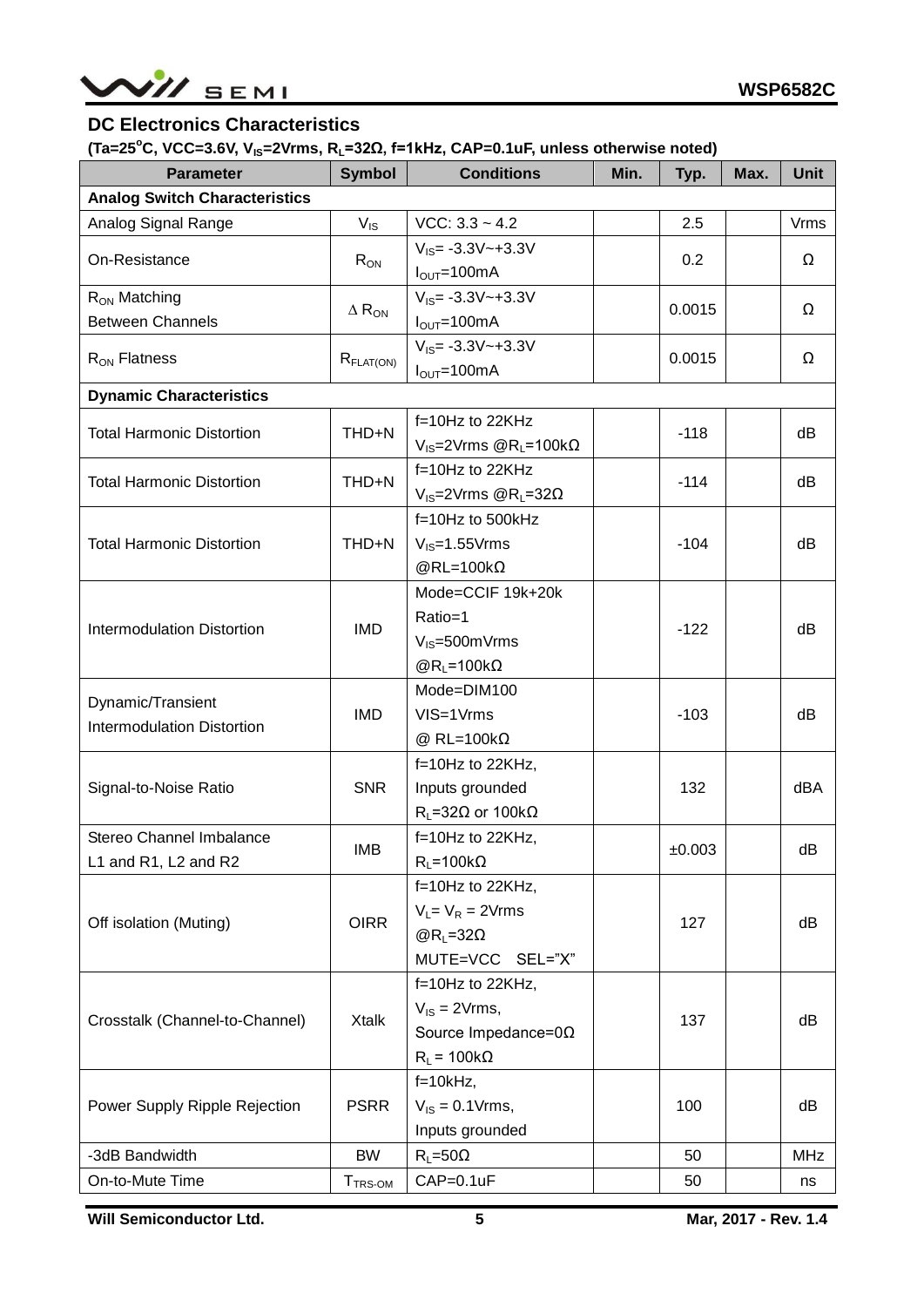

| Mute-to-On Time                      | T <sub>TRS-MO</sub>                                      | $CAP=0.1uF$                                  |                                                                               | 160 | ms        |
|--------------------------------------|----------------------------------------------------------|----------------------------------------------|-------------------------------------------------------------------------------|-----|-----------|
| Turn-Off Time                        | $T_{OFF}$                                                | $V_{IS}$ =1.5V, R <sub>L</sub> =20K $\Omega$ |                                                                               |     | ns        |
|                                      |                                                          | $MUTE = 0$                                   |                                                                               |     |           |
| Turn-On Time                         | $T_{ON}$                                                 | $V_{IS}$ =1.5V, R <sub>L</sub> =20K $\Omega$ |                                                                               |     | <b>us</b> |
|                                      |                                                          | $MUTE = 0$                                   | 60<br>60<br>50<br>110<br>130<br>190<br>55<br>1.6<br>1.5<br>0.5<br>0.4<br>±2.0 |     |           |
| Break-Before-Make time               | T <sub>BBM</sub>                                         | $V_{IS}$ =1.5V, R <sub>L</sub> =20K $\Omega$ |                                                                               |     | <b>us</b> |
|                                      |                                                          | $MUTE = 0$                                   |                                                                               |     |           |
| Lx, Rx Off capacitance               | $C_{OFF}$                                                | $f=100kHz$ ,                                 |                                                                               |     | pF        |
|                                      | $V_{Lx}$ or $V_{Rx} = V_L$ or $V_R = 0V$<br>$f=100kHz$ , |                                              |                                                                               |     |           |
| L, R On capacitance                  | $C_{ON}$                                                 |                                              |                                                                               |     | pF        |
|                                      | $V_{Lx}$ or $V_{Rx} = V_L$ or $V_R = 0V$                 |                                              |                                                                               |     |           |
| <b>Power Supply Characteristics</b>  |                                                          |                                              |                                                                               |     |           |
| Supply quiescent current             |                                                          | MUTE=0V                                      |                                                                               |     | uA        |
|                                      | $I_{\rm CC}$                                             | MUTE=VCC                                     |                                                                               |     | uA        |
| <b>Digital Input Characteristics</b> |                                                          |                                              |                                                                               |     |           |
|                                      |                                                          | $VCC = 3.6 - 4.5$                            |                                                                               |     | V         |
| Digital input logic high level       | $V_{IH}$                                                 | $VCC = 3.0 - 3.6$                            |                                                                               |     | $\vee$    |
|                                      |                                                          | $VCC = 3.6 - 4.5$                            |                                                                               |     | V         |
| Digital input logic low level        | $V_{IL}$                                                 | $VCC = 3.0 - 3.6$                            |                                                                               |     | V         |
| Digital Input leakage current        | $I_{IN}$                                                 |                                              |                                                                               |     | uA        |
| SEL pull-down resistor               | $R_{PD}$                                                 |                                              |                                                                               | 4   | MΩ        |
| MUTE pull-up resistor                | $R_{PU}$                                                 |                                              |                                                                               | 4   | MΩ        |

**Note:**

3. Flatness is defined as the difference between maximum and minimum value of ON-resistance at the specified analog signal voltage points.

4. Ron matching between channels is calculated by subtracting the channel with the highest max Ron value from the channel with lowest max ron value.

**5.** Crosstalk is inversely proportional to source impedance.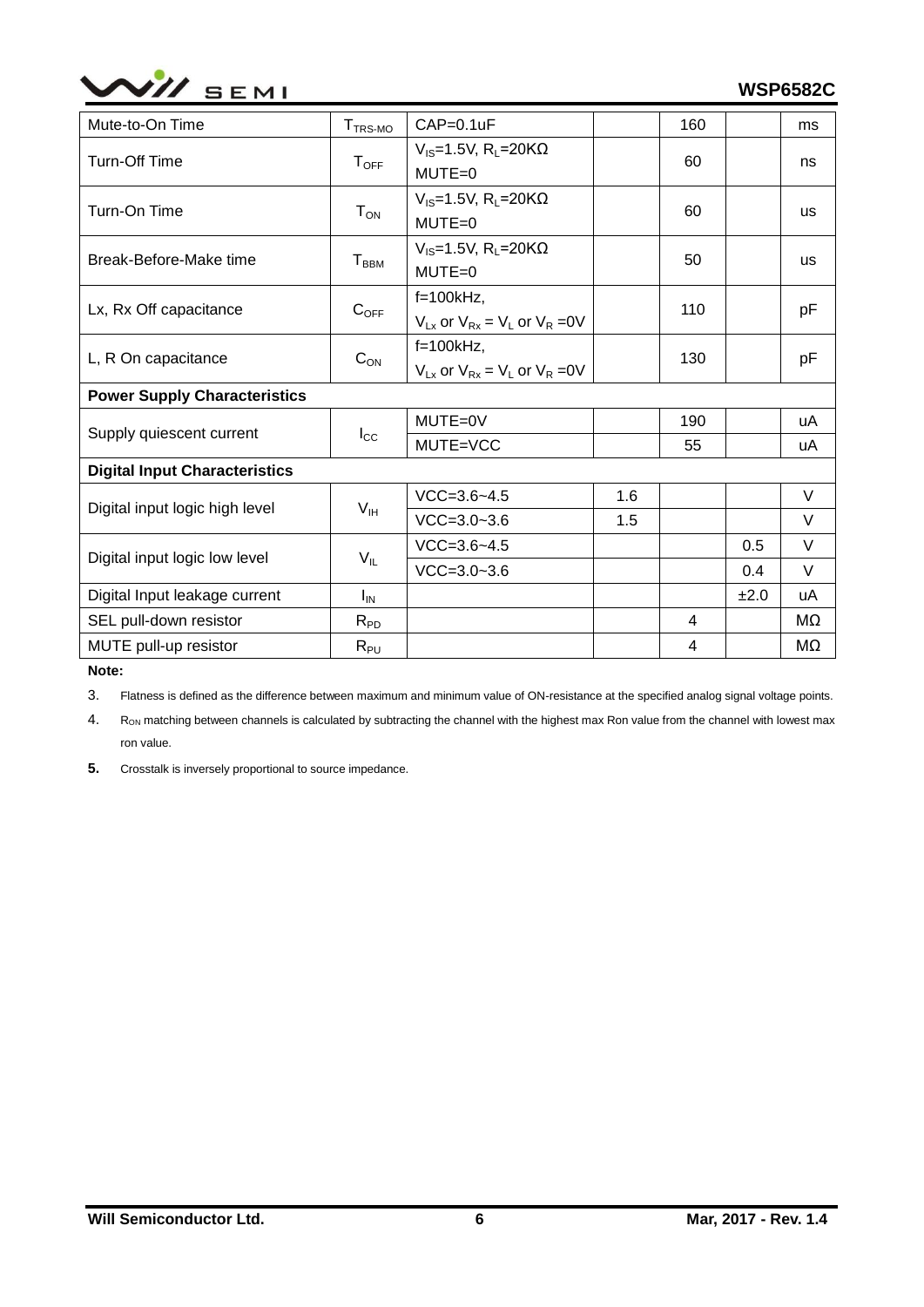**WSP6582C**



**Test Circuits**





**ON-Resistance (R<sub>ON</sub>)** 







**Crosstalk (Xtalk)**

**Off isolation (OIRR)**



**Bandwidth (BW)**



**THD+N**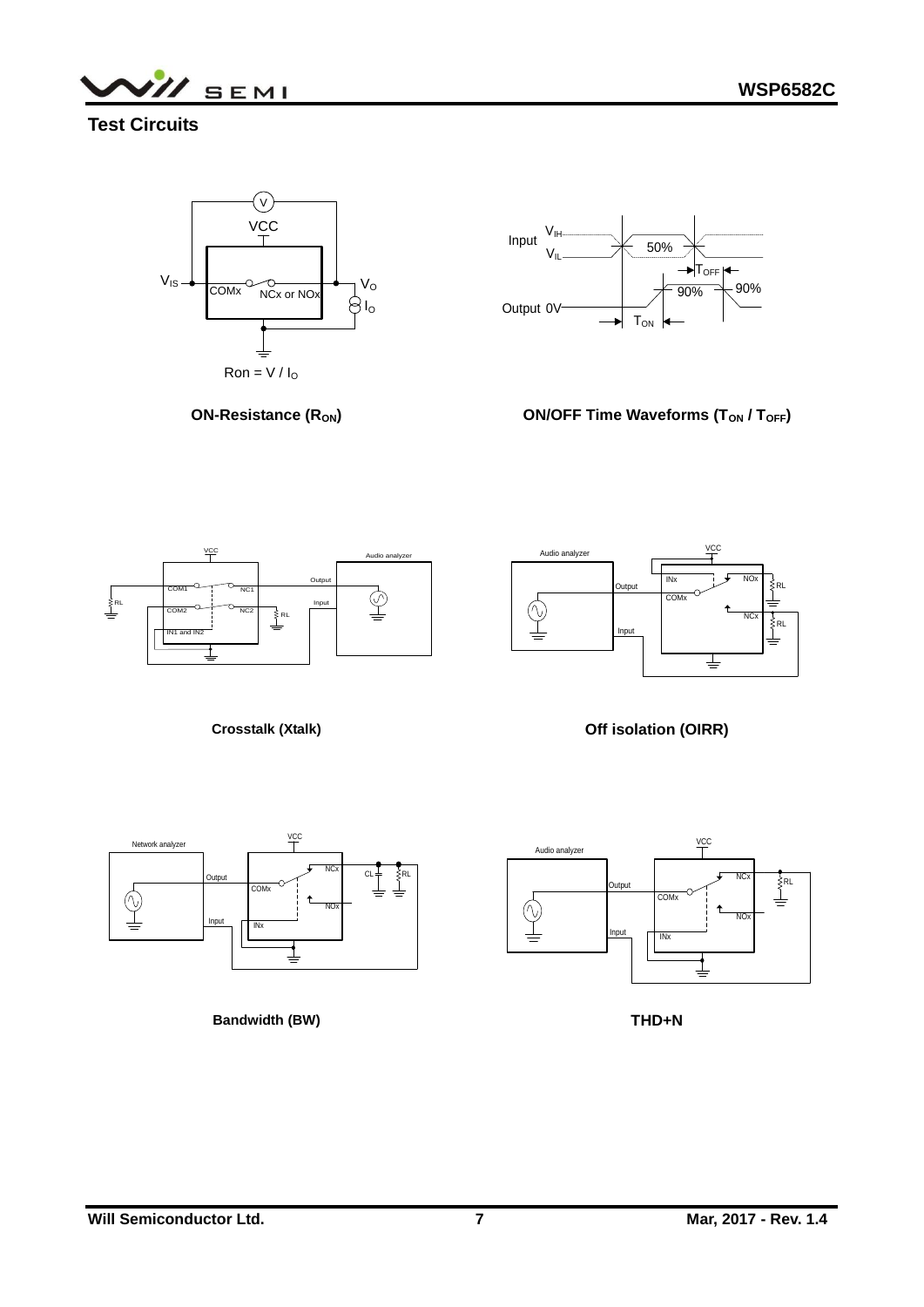**II** SEMI

## **Package outline dimensions**

**WLCSP-12B**





**Side View**

|                | <b>Dimensions in millimeter</b> |                |       |  |  |
|----------------|---------------------------------|----------------|-------|--|--|
| <b>Symbol</b>  | Min.                            | Typ.           | Max.  |  |  |
| X              | 1.180                           | 1.205          | 1.230 |  |  |
| Υ              | 1.610                           | 1.635<br>1.660 |       |  |  |
| X1             |                                 | 0.077          |       |  |  |
| X <sub>2</sub> |                                 | 0.400          |       |  |  |
| X <sub>3</sub> | 0.230                           | 0.250          | 0.270 |  |  |
| Y1             |                                 | 0.400          |       |  |  |
| Y2             |                                 | 0.077          |       |  |  |
| Z              | 0.480                           | 0.535          | 0.590 |  |  |
| Z1             | 0.305                           | 0.330          | 0.355 |  |  |
| Z <sub>2</sub> | 0.145                           | 0.165          | 0.185 |  |  |